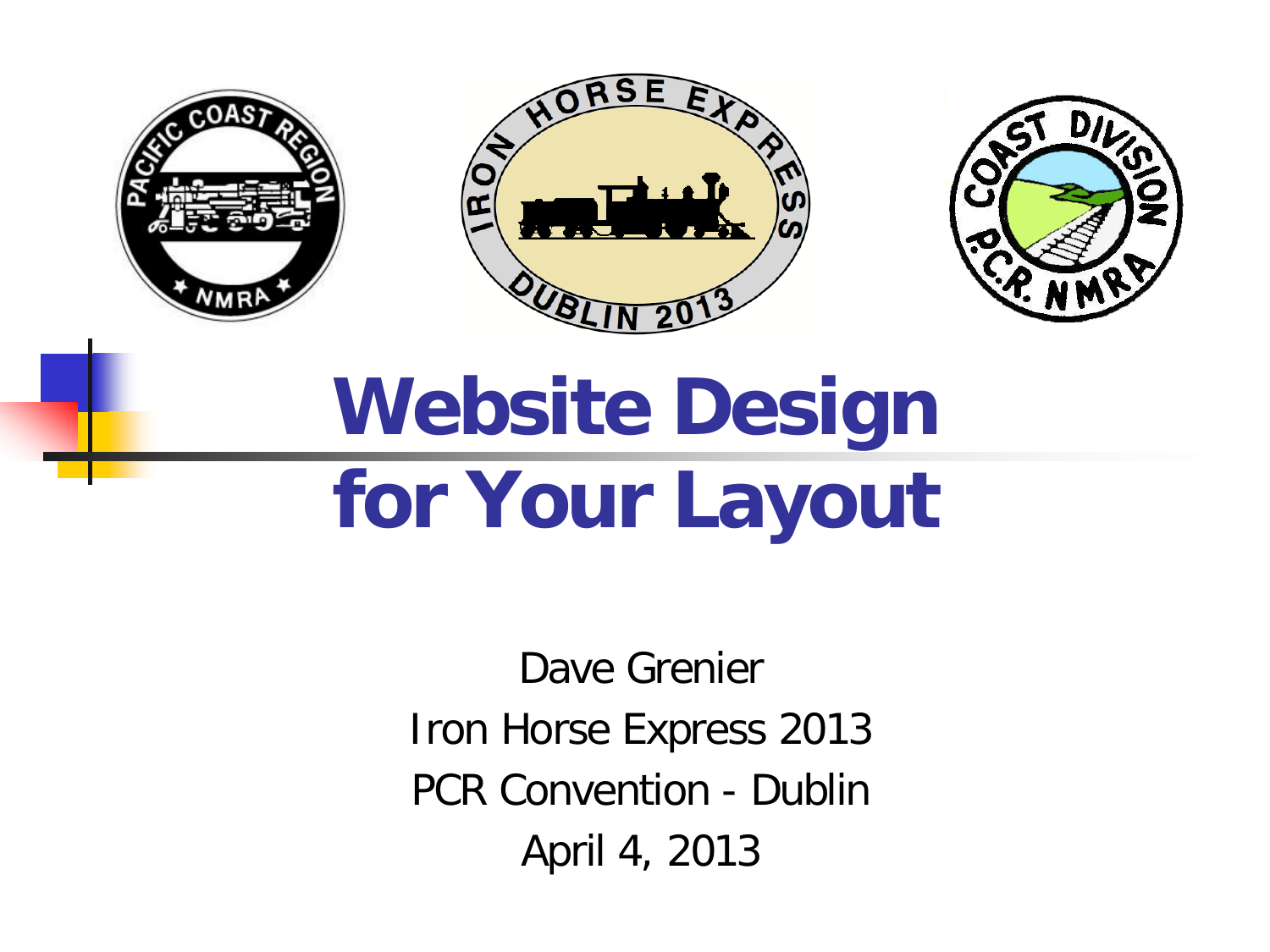

#### **Q. What is this clinic about?**

A. How to create a website

#### **Q. What is it not about?**

■ A. Alphabet soup – no HTML, CSS, PHP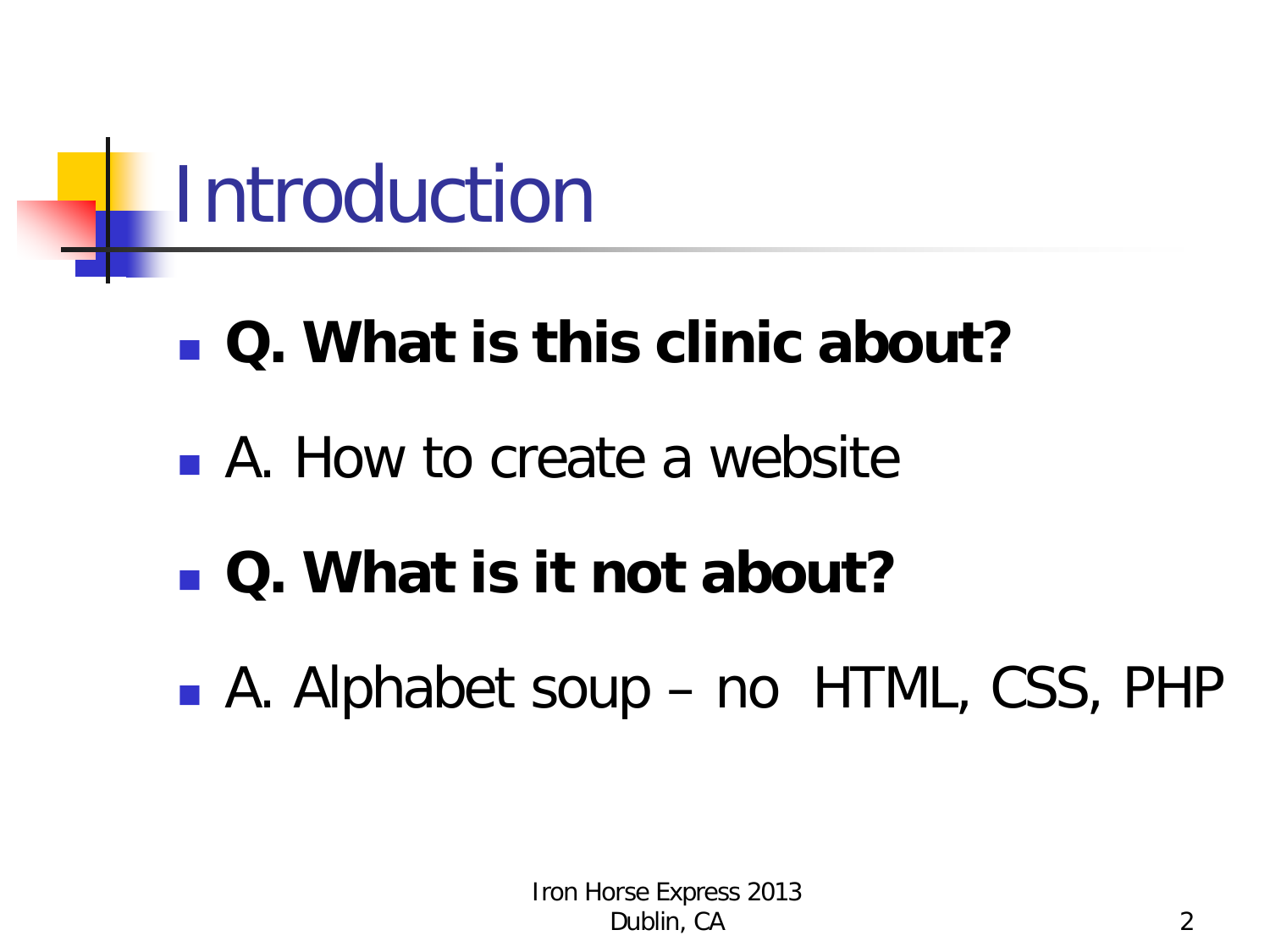#### Why A Website?

- Show something
- **Talk about something**
- **Teach something**
- Sell something
- **OK**, let's build a website!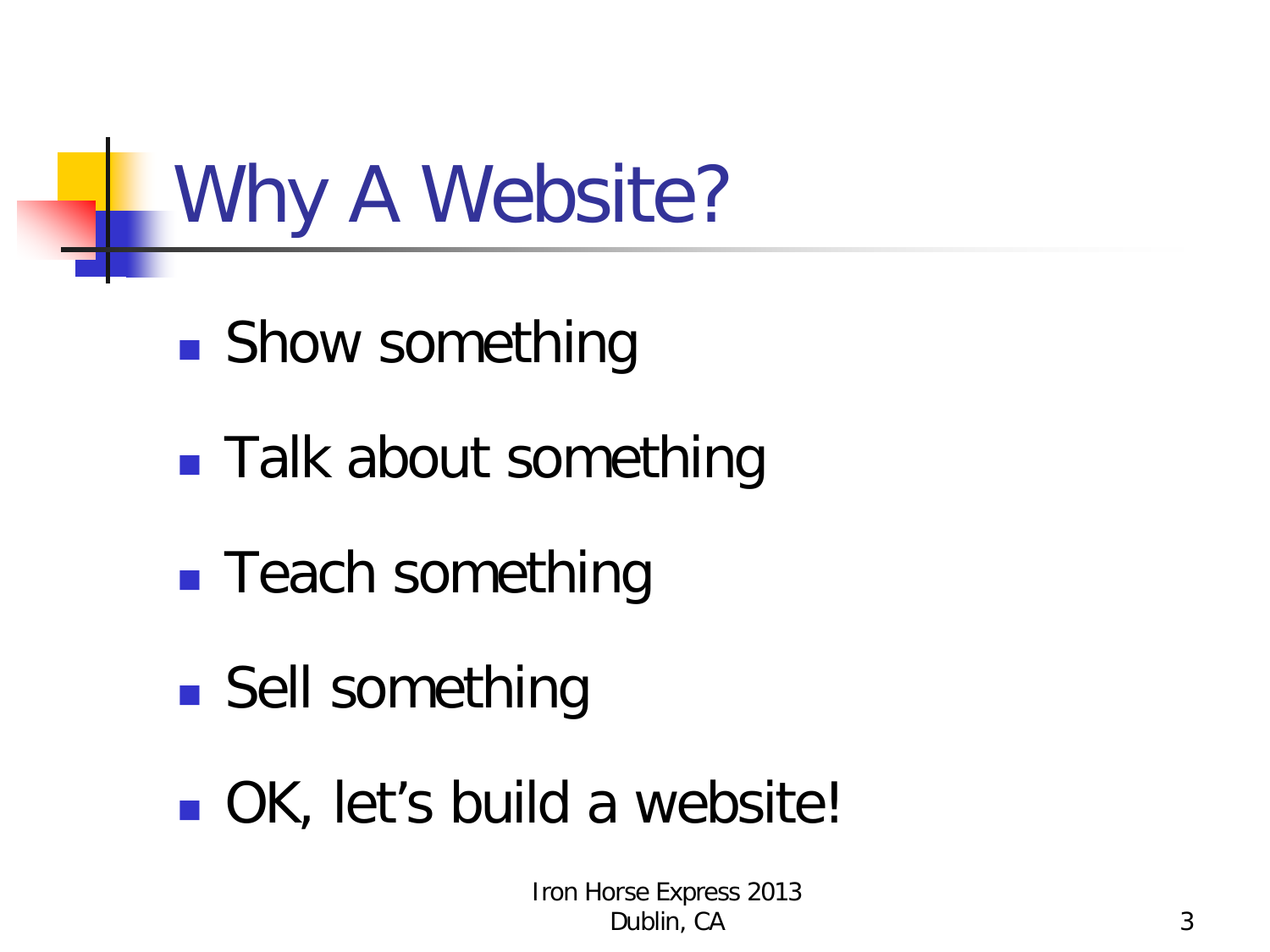# Getting Started

- **Nou need a web host**
- What is a web host?
- **Stores your website**
- **Two types**
- Free and Paid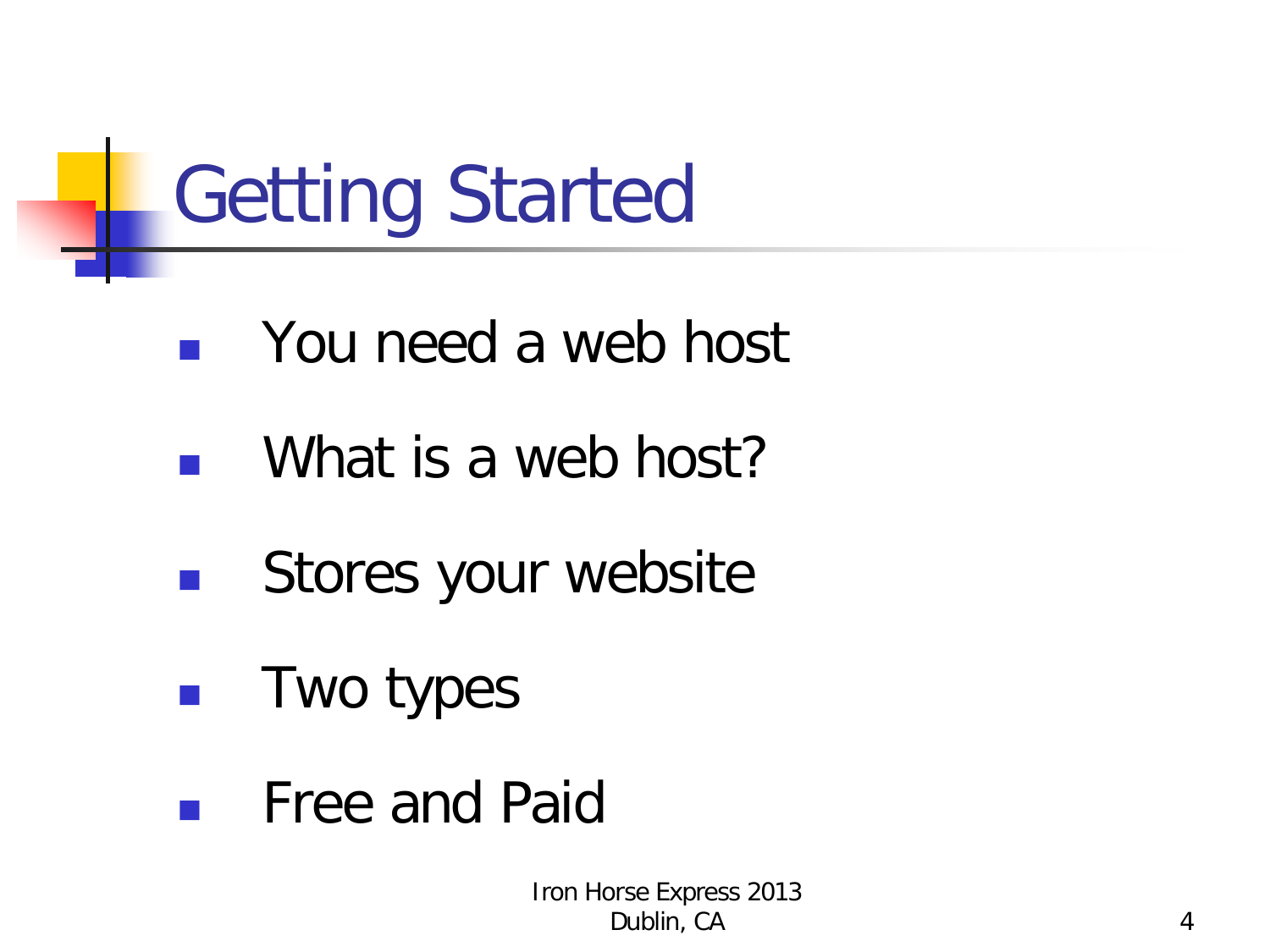# Free Web Hosting

- **Trainorders.com (Premium members only)**
- **WiX.com**
- webs.com
- **Nour ISP**
- Search "free web hosting"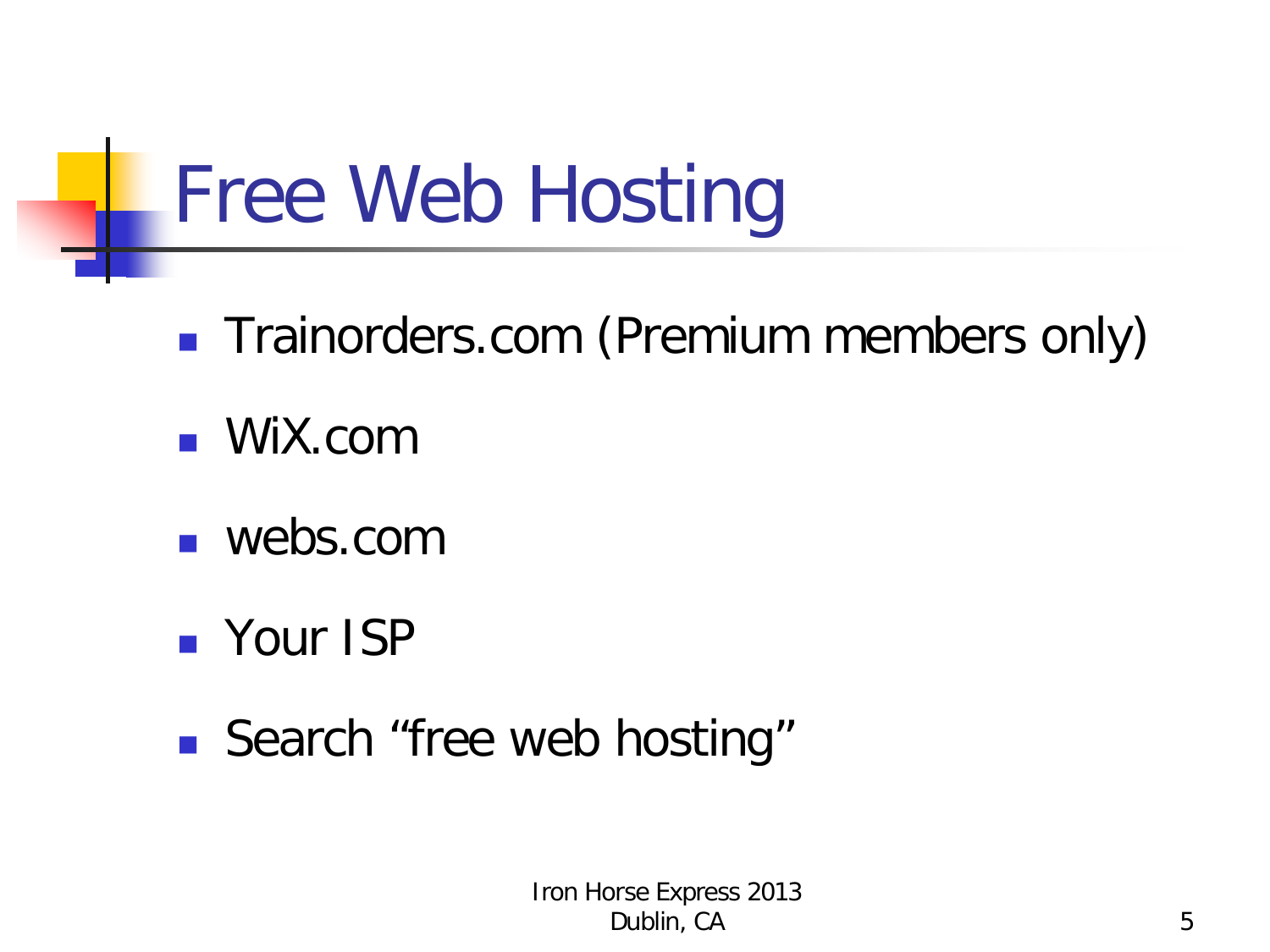#### Free Web Hosting - Pros

- Free
- **Templates, themes**
- Easy to use
- **No coding needed**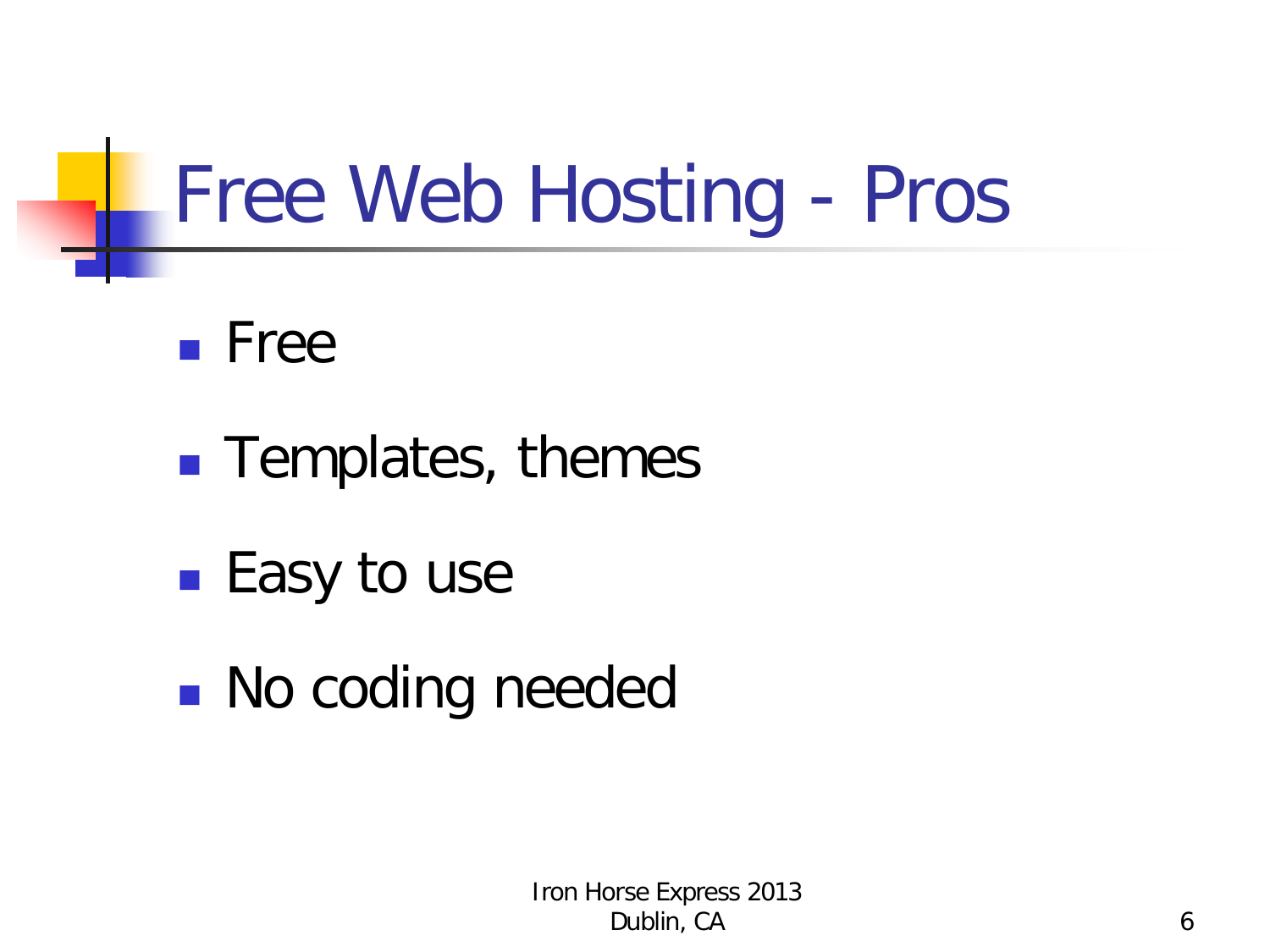# Free Web Hosting - Cons

- **Annoying advertisements**
- No domain name of own
- Small amount of space
- **Poor help and support, if any**
- **Part You don't own your site**
- **Difficult to move site**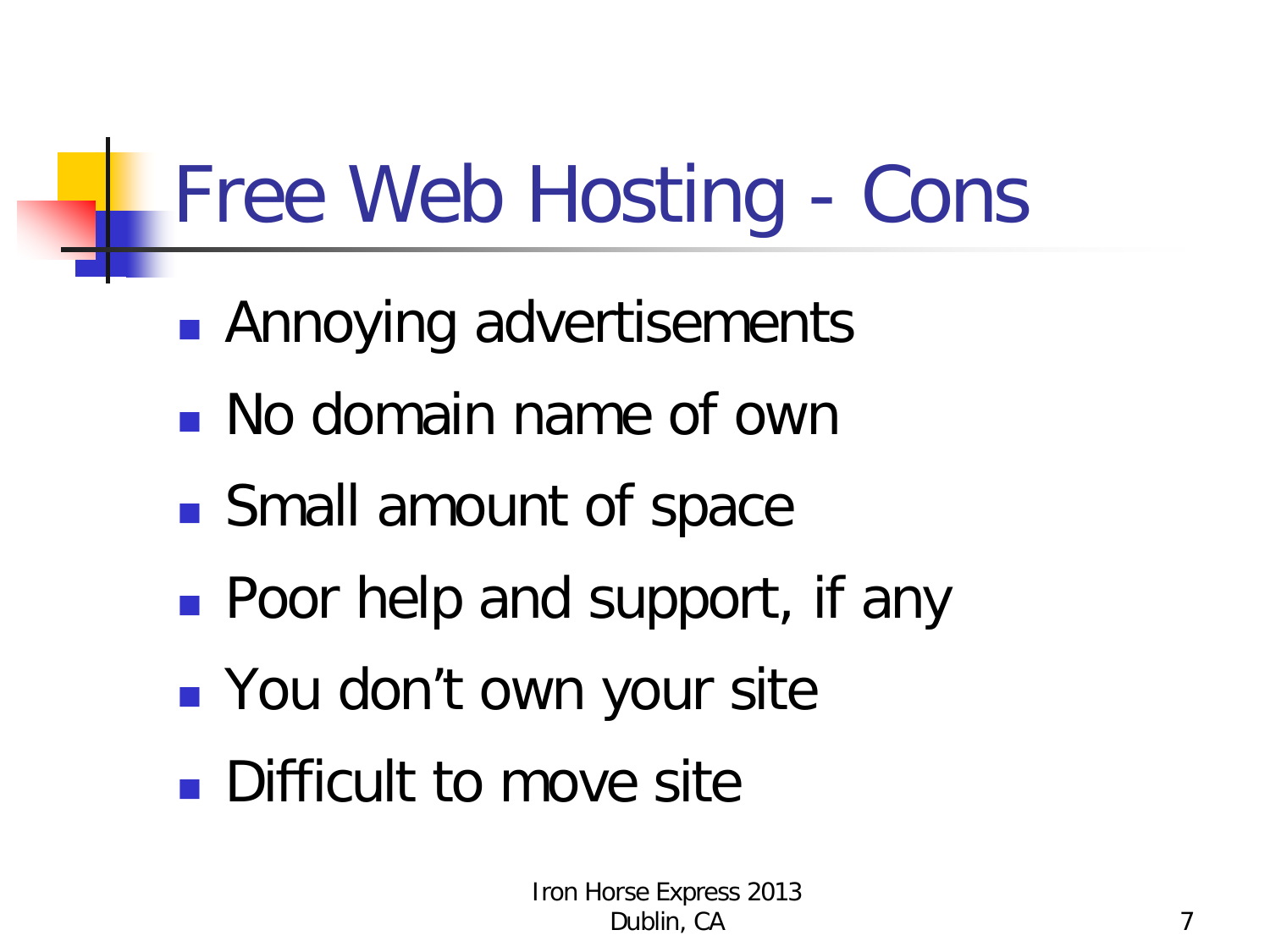## Paid Web Hosting

- BlueHost.com
- GoDaddy.com
- HostGator.net
- 1and1.com
- Search "paid website hosting"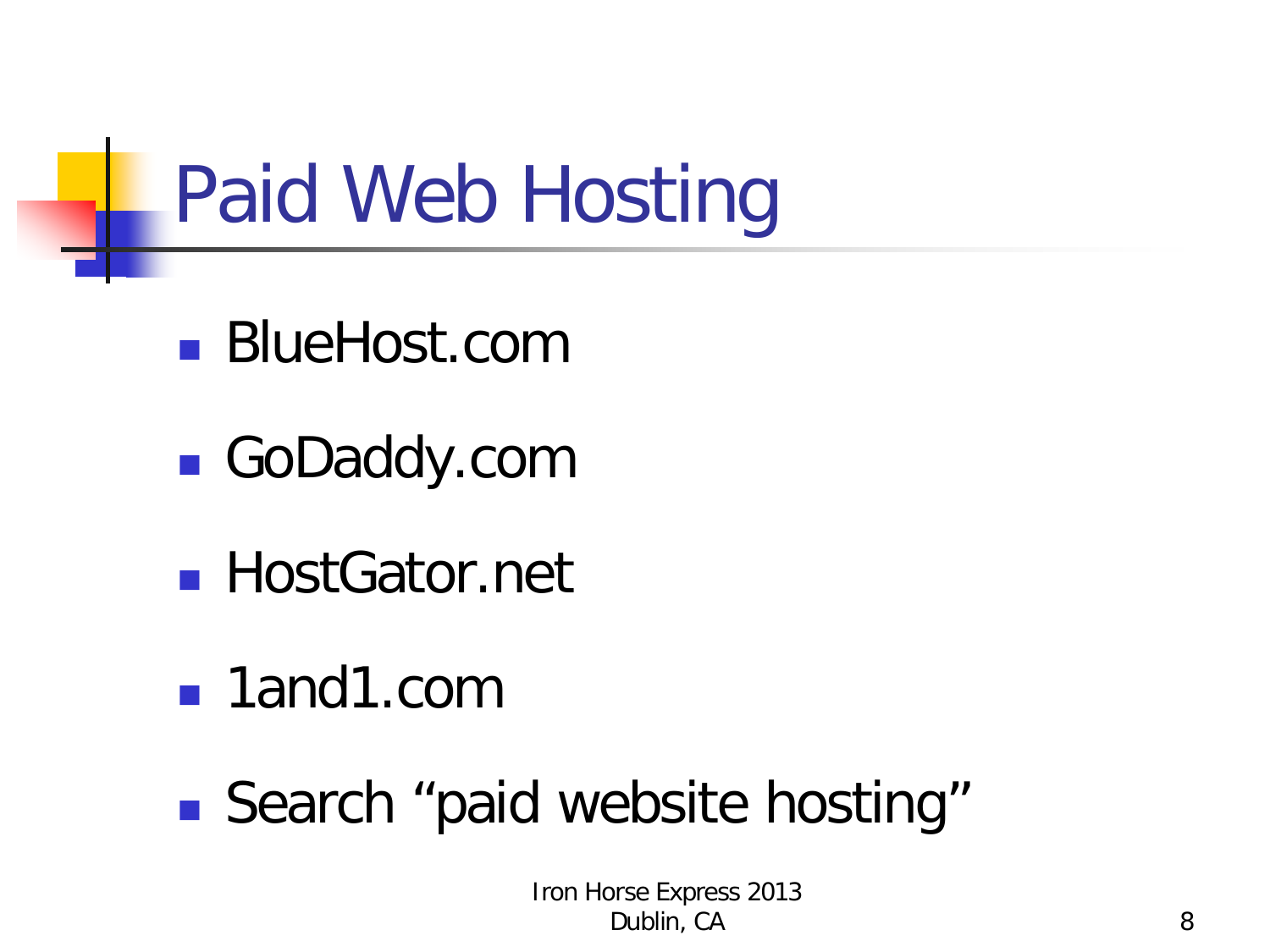# Paid Web Hosting - Pros

- **Filter Free domain name usually**
- Most have 24/7 support
- **Better reliability**
- **Unlimited storage space**
- **No advertisements**
- **Nou own your site**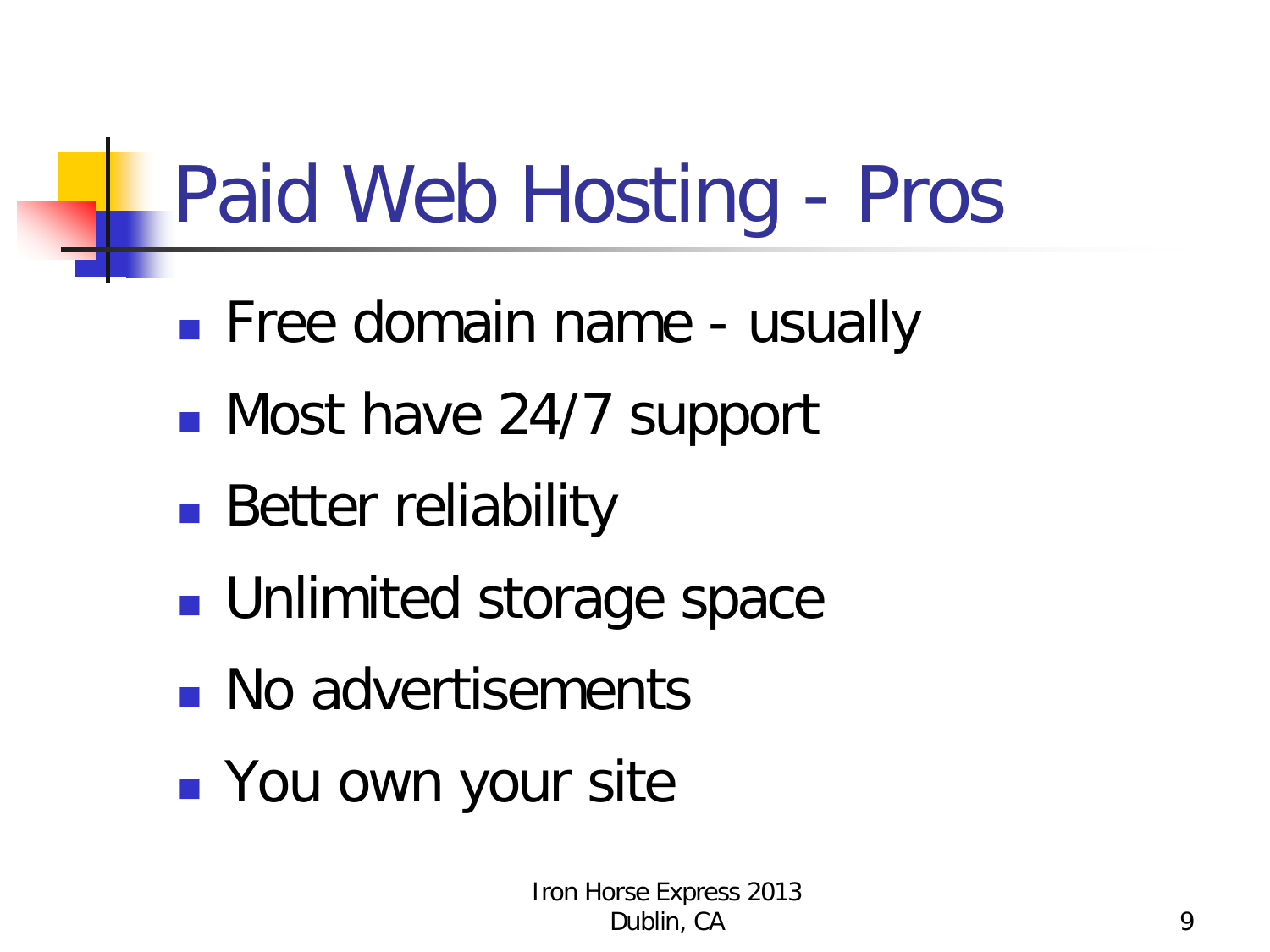## Paid Web Hosting - Cons

# **It's not free!**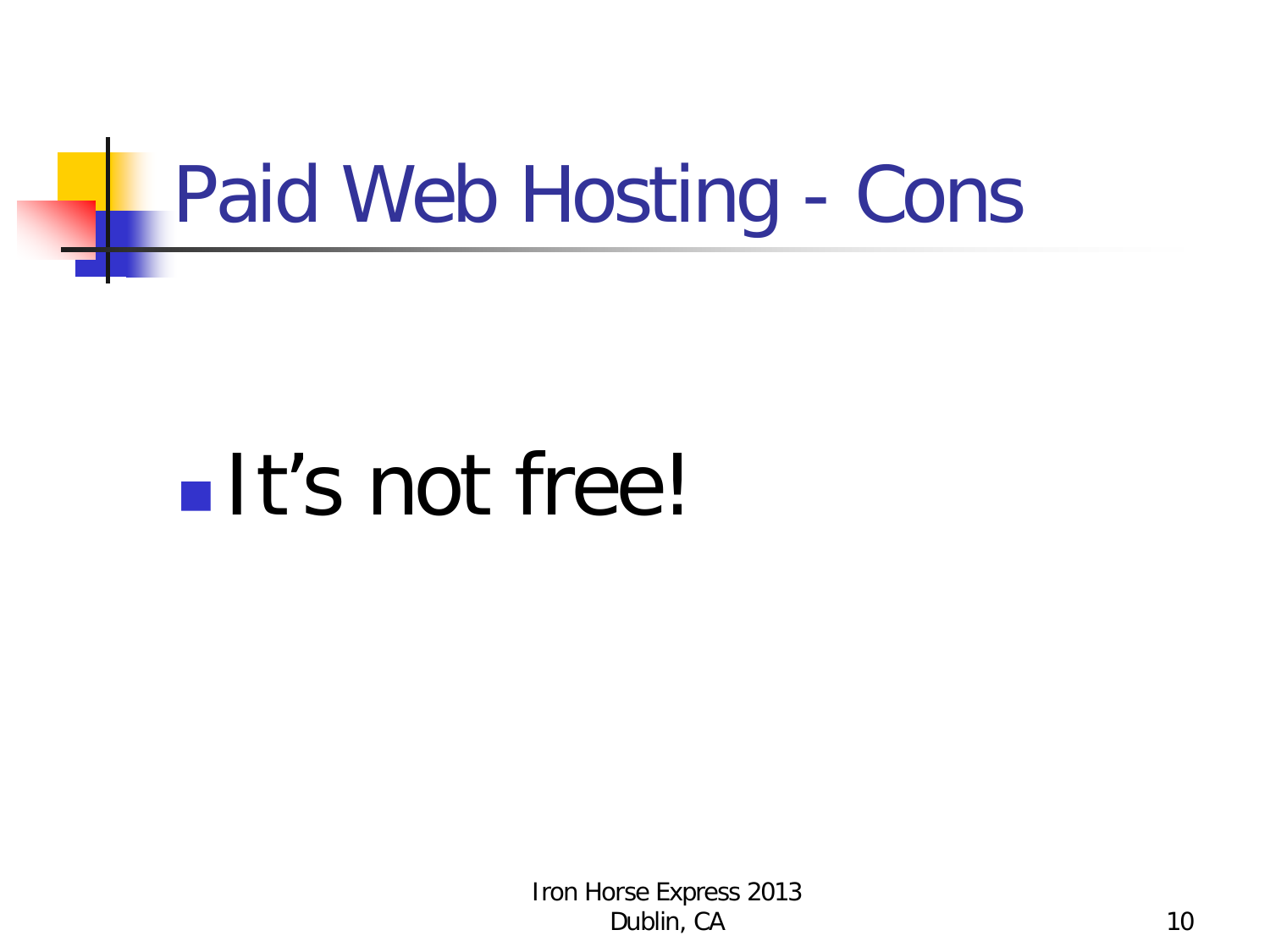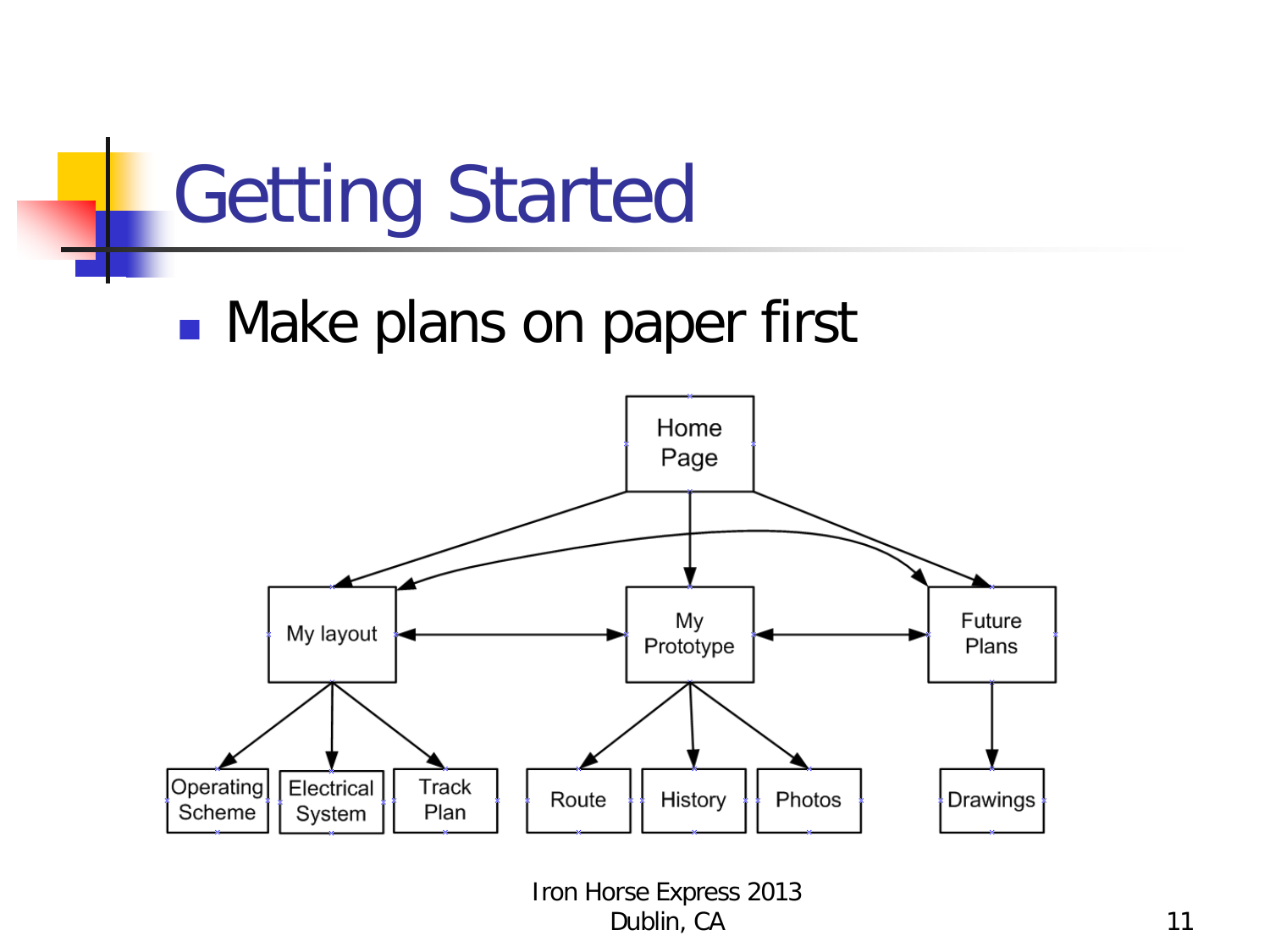## Getting Started

HEADER - Name of website, tagline, logo, top menu

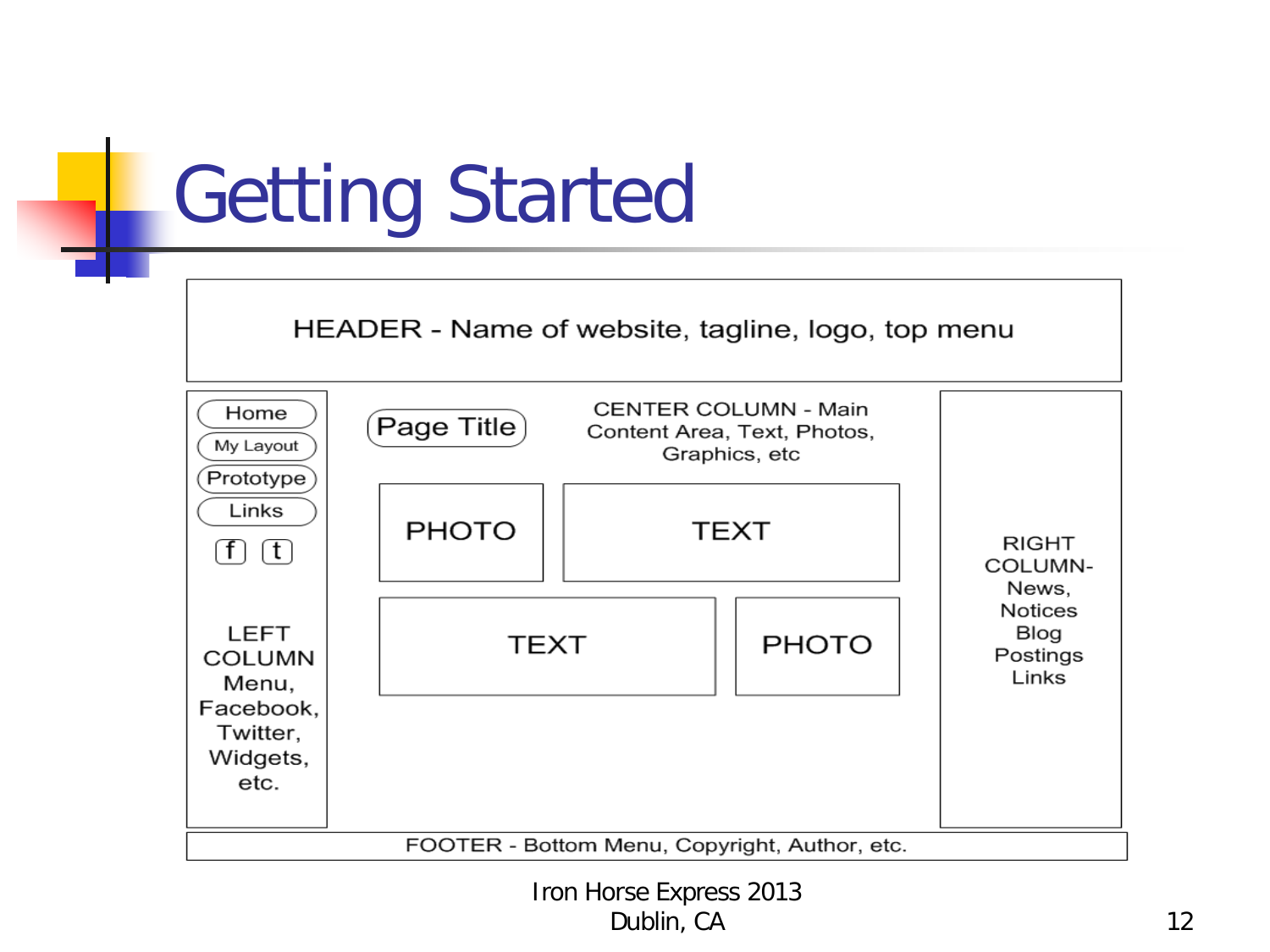# Avoid Long Paragraphs

When writing body text for a web page or anything to be read online, make sure you use fairly short sentences and paragraphs otherwise you are making it really hard for the rest of us to read and understand what you are saying because the eye and brain need a brief rest now and then as they read so that it's easier to scan, take in, and process what you have just read otherwise you are making it very hard on us poor readers by making us read long run on paragraphs of text that never seem to end, they just go on and on so don't you wish this paragraph would end; yeah, I do too, but I thought I would show you how hard it is to read long run on paragraphs of text, and it's actually kind of surprising how many people don't seem to pay any attention to this and they just force the rest of us to read all this run on text, which is a good way to make sure your website will never be revisited or recommended by anyone because the site is so hard to read with all the long and eye-tiring paragraphs like this long paragraph you see here; so are you tired yet or do I need to keep going?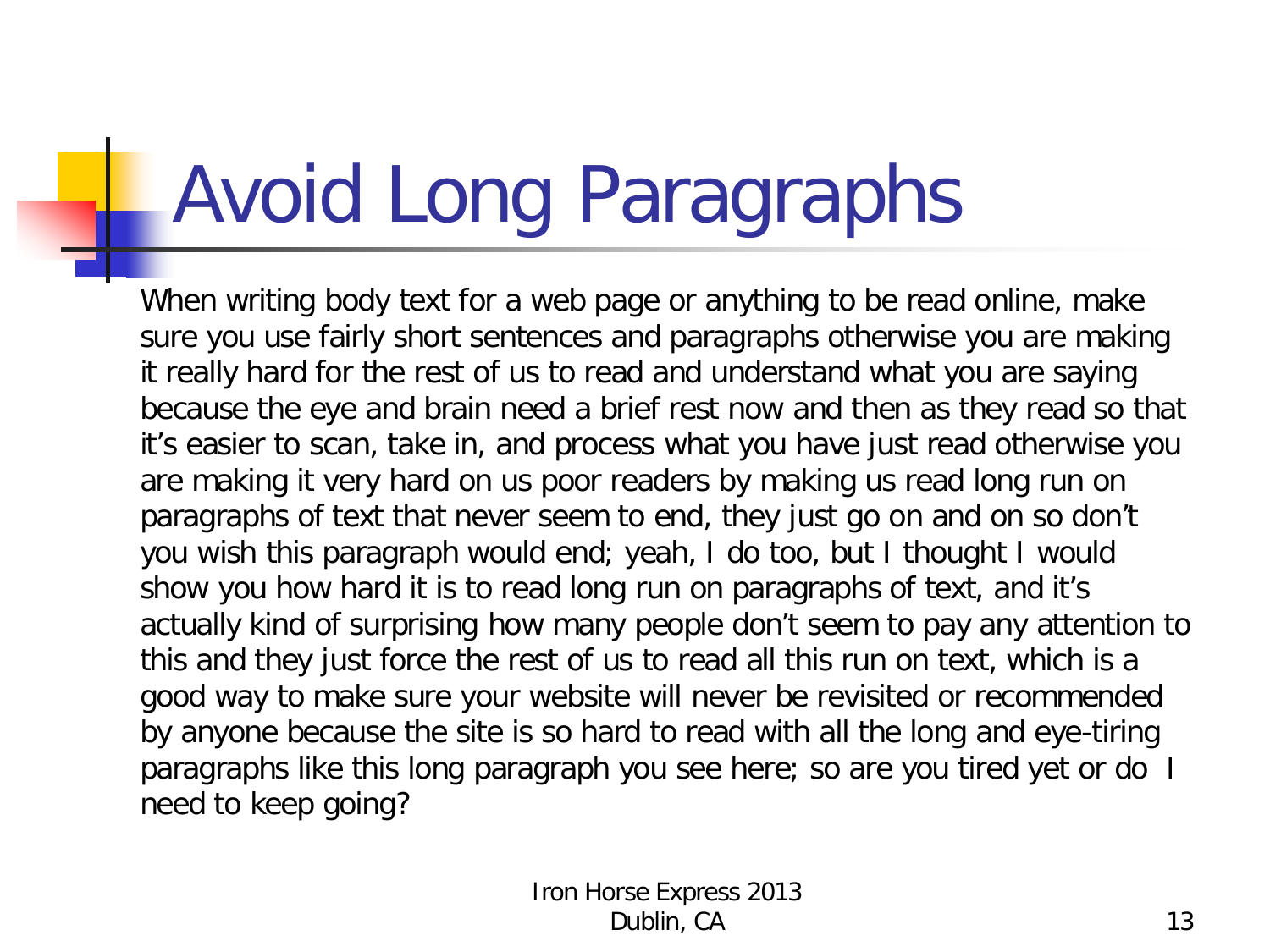

Two or three sentences each

Short sentences

Easier to read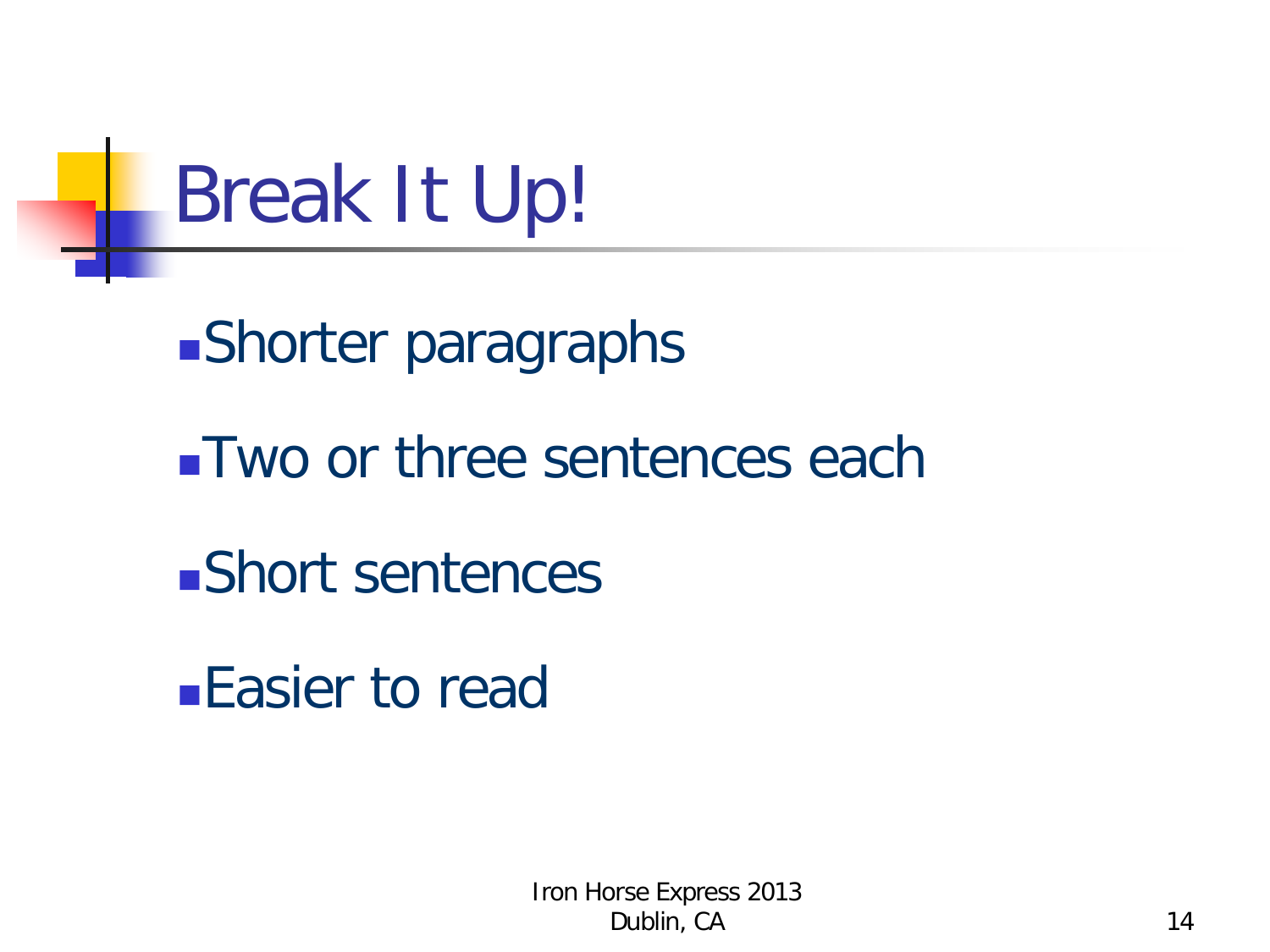# Short Paragraphs

When writing body text for a web page or anything to be read online, make sure you use fairly short sentences and paragraphs.

Otherwise, you are making it really hard for the rest of use to read and understand what you are saying! The eye and brain need a brief rest now and then as they read so that it's easier to scan, take in, and process what you have just read.

You make it very hard on us poor readers by forcing us to read long run on paragraphs of text that never seem to end, they just go on and on!

Aren't you glad this page uses shorter paragraphs and sentences? See what a difference short paragraphs and short sentences make to readability?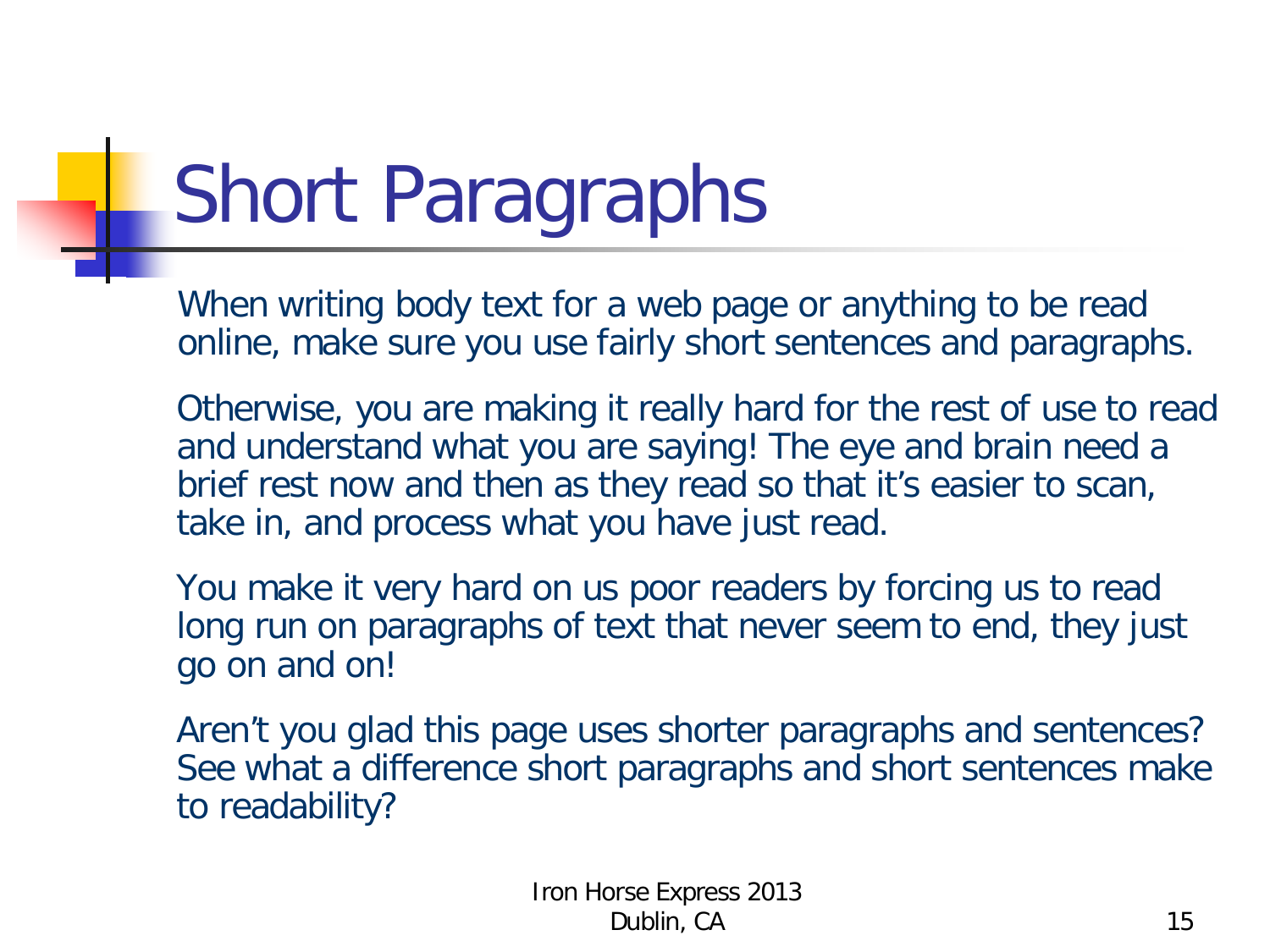# Design Tips - Fonts

■ Sans-serif fonts

## Different sizes for **Emphasis**

- Big enough to see
- **Not everyone has young eyes!**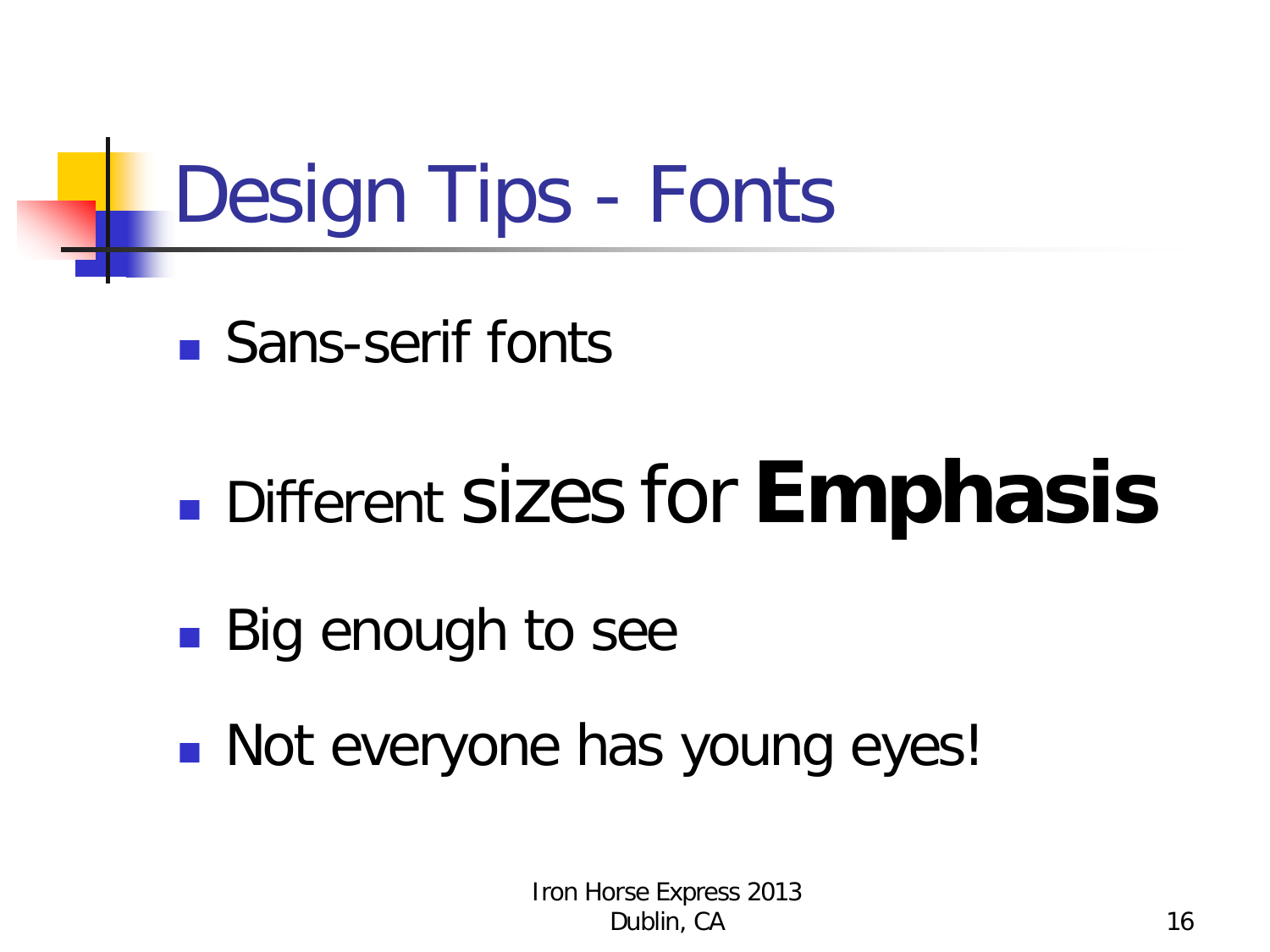### Design Tips - Fonts

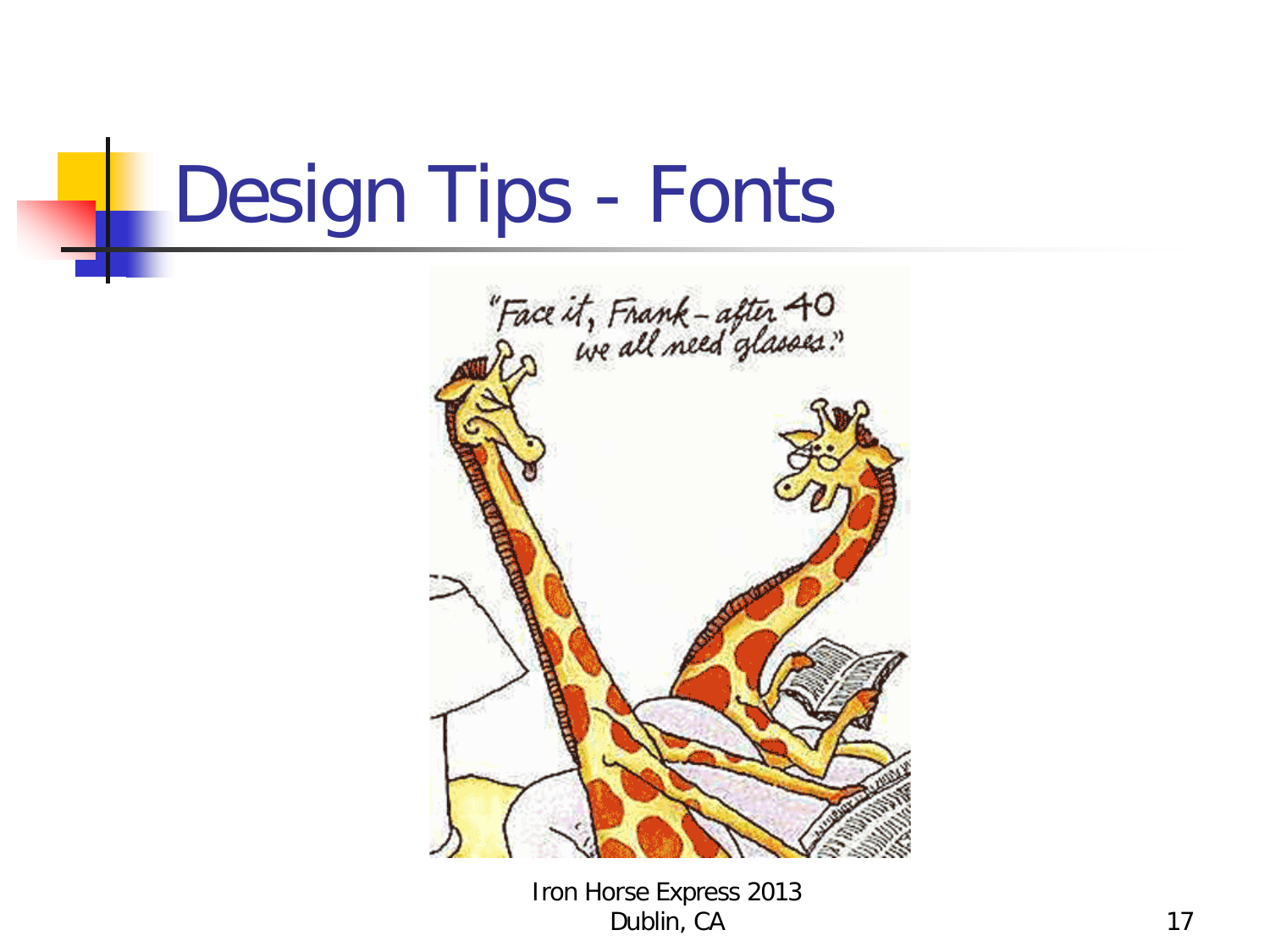### Home Layout Website

- **About your layout**
- **Track plan**
- **Layout photos**
- Construction photos
- **Prototype history & photos**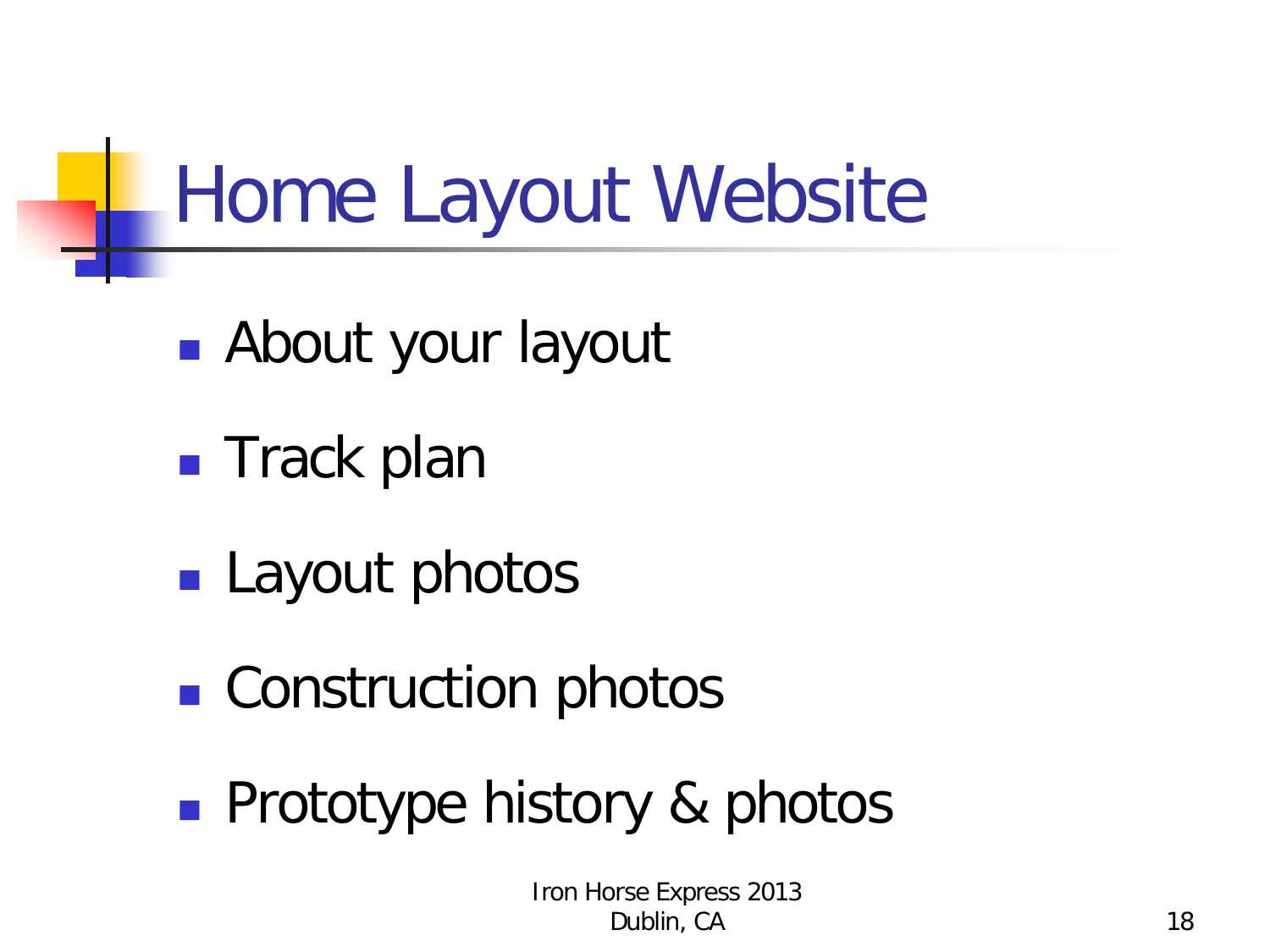# Home Layout Website (cont.)

- **Operating scheme**
- **Electrical system**
- Follow a train
- **Photos, photos, photos**
- About you
- **Have fun with it**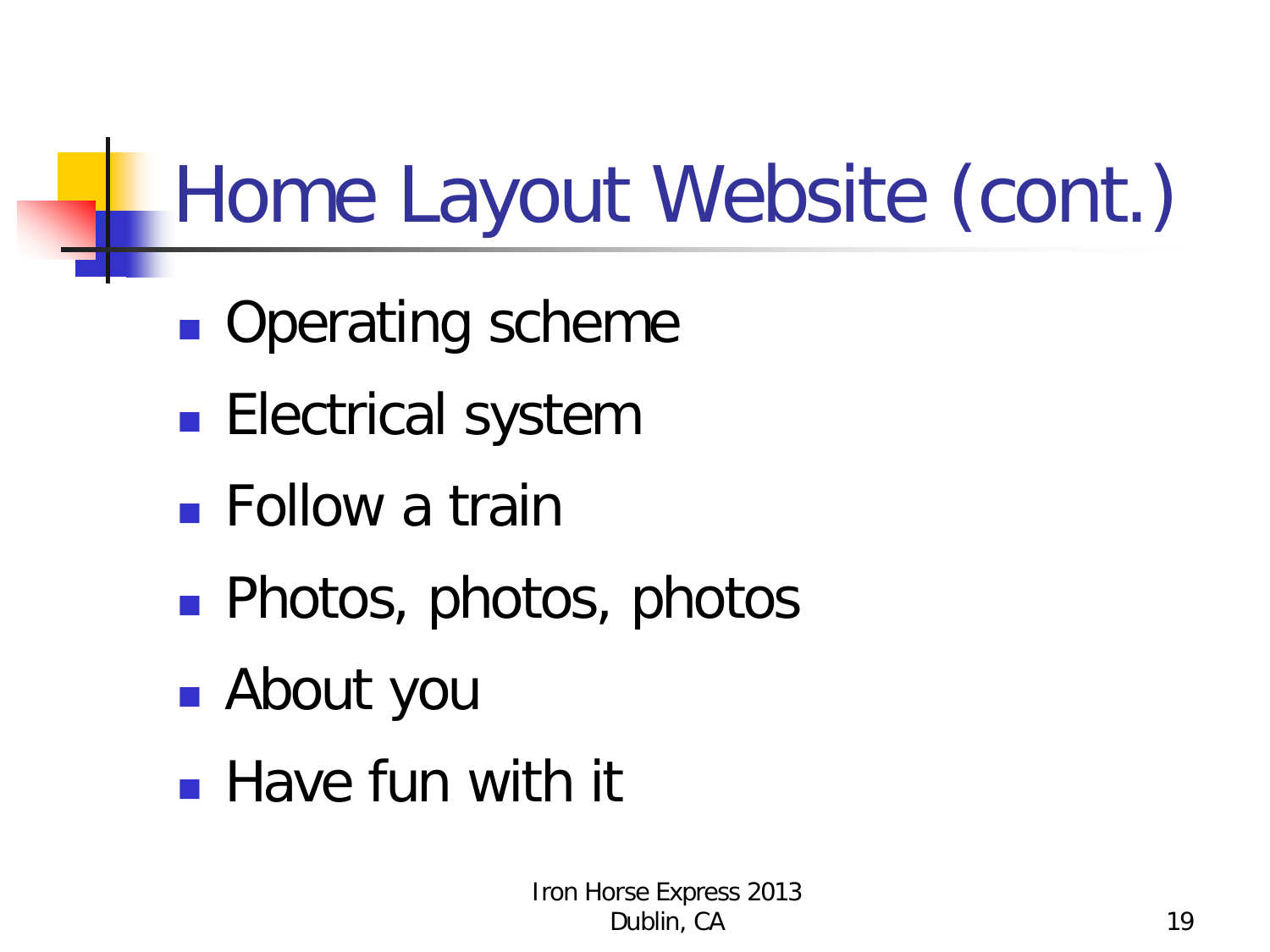## You're Almost Done!

- **How does it look?**
- **NAMIL Verify ALL links work**
- Revise as needed
- **Publish your website**
- **Upload to web host**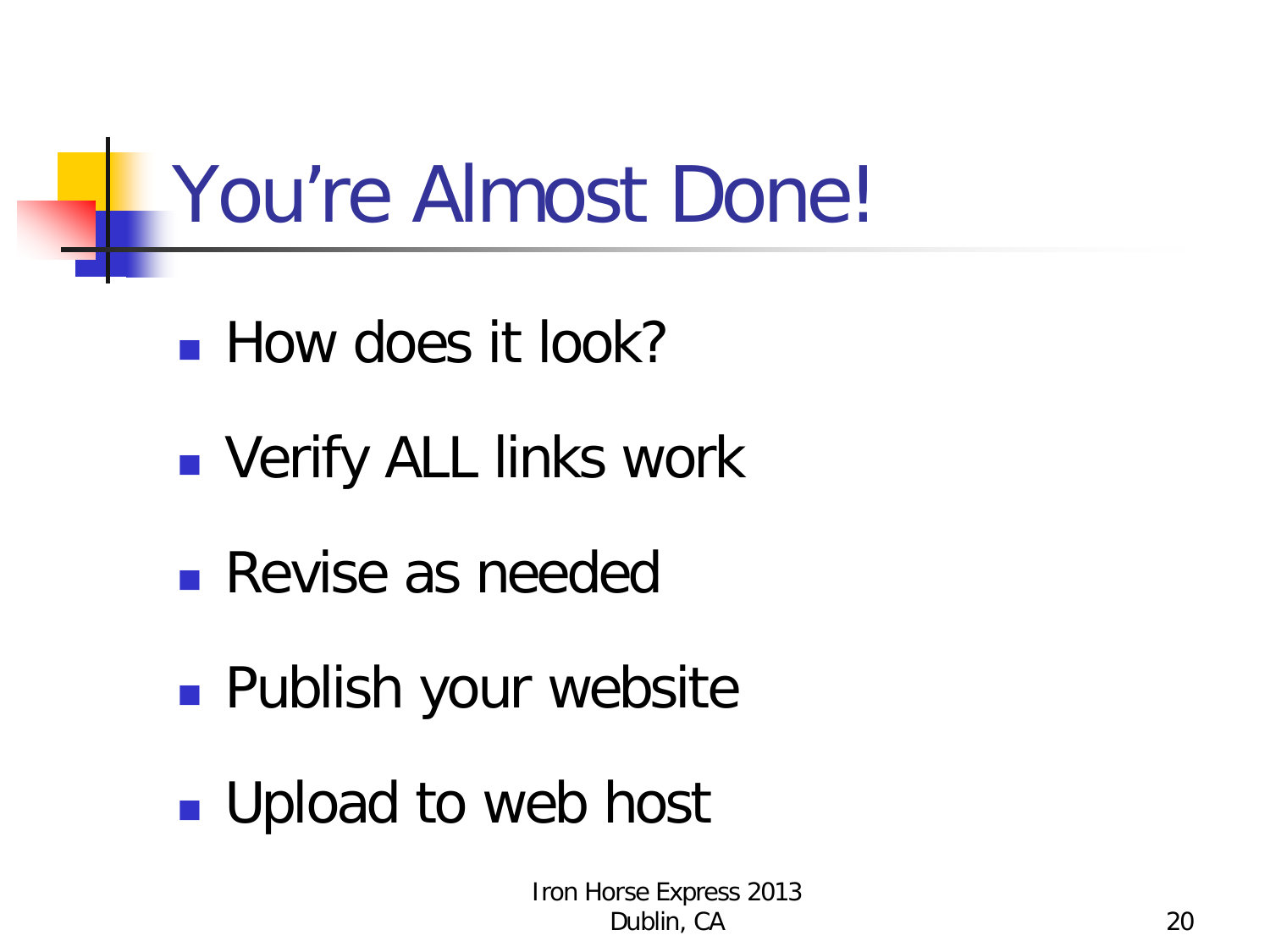## CONGRATULATIONS!

- **Notably** Your website is now on the Internet!
- Who knows about it?
- Nobody? Tell a friend, or a bunch!
- [www.google.com/submit\\_content.html](http://www.google.com/submit_content.html)
- search.yahoo.com/info/submit.html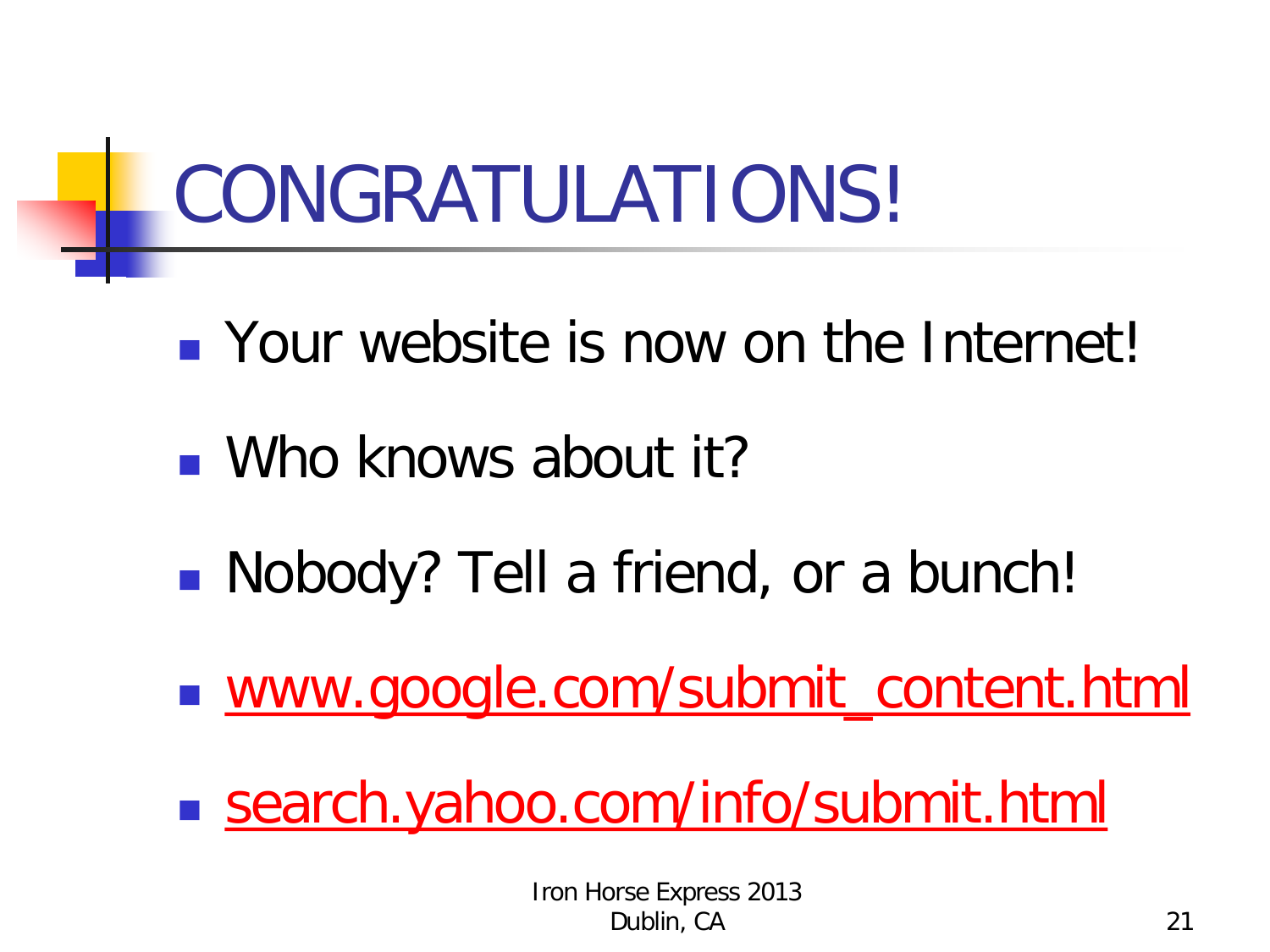

- **Extend your knowledge**
- **HTML, CSS, PHP, JavaScript**
- Where? Adult education classes
- **n** Online tutorials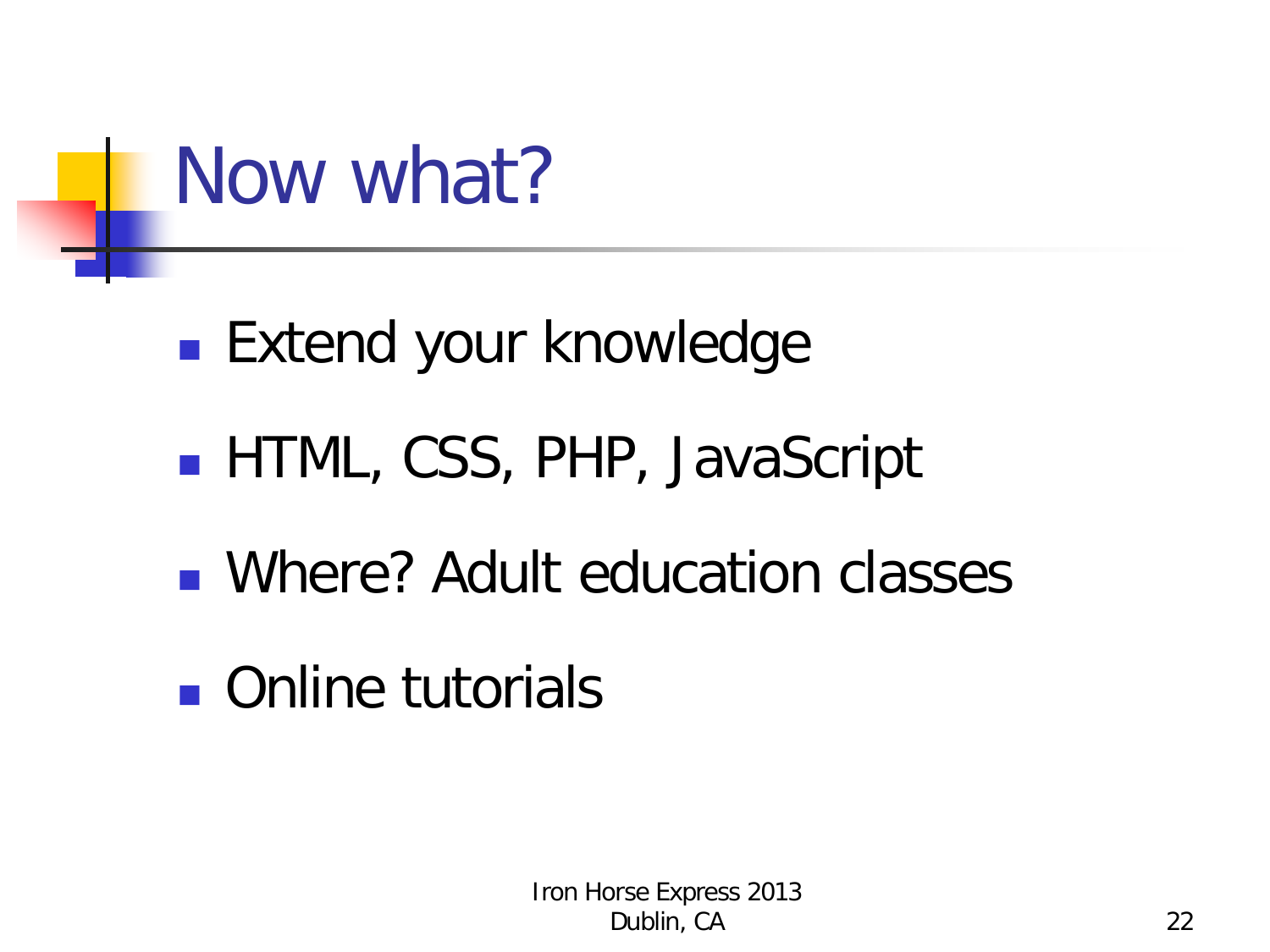# Online Tutorials

- [www.w3schools.com/](http://www.w3schools.com/)
- [www.2createawebsite.com/](http://www.webstyleguide.com/)
- [www.thesitewizard.com/](http://www.thesitewizard.com/)
- [www.learningwebdesign.com/](http://www.learningwebdesign.com/)
- [www.hooverwebdesign.com/](http://www.hooverwebdesign.com/)